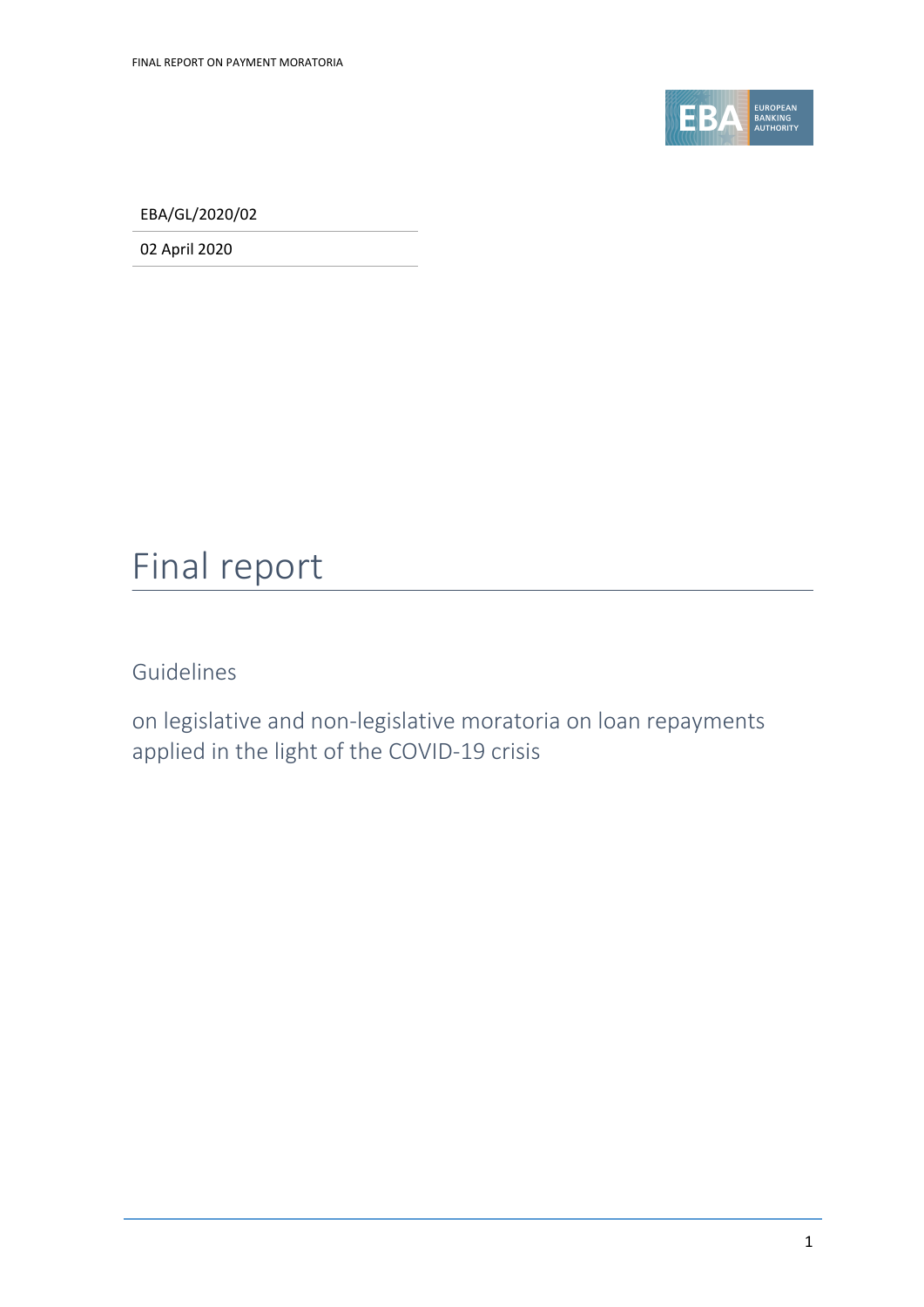

## Contents

| 1. Executive summary        |  |
|-----------------------------|--|
| 2. Background and rationale |  |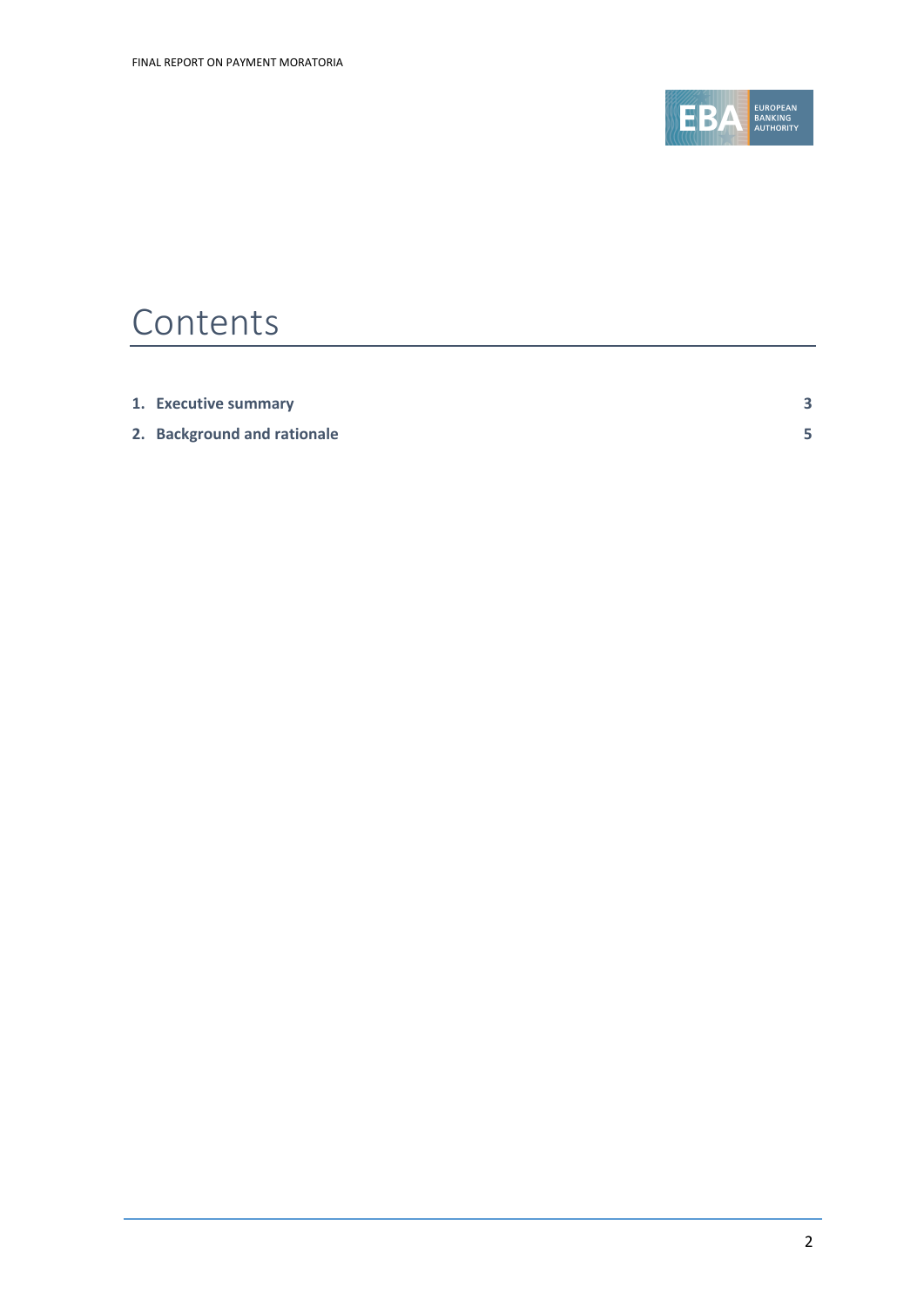

## <span id="page-2-0"></span>1. Executive summary

The outbreak of the COVID-19 pandemic and the response measures that have been adopted in many countries across the globe and in the European Union (EU), including various forms of population confinement, have significant economic consequences. In particular, many businesses and private individuals affected by the crisis may face liquidity shortages and difficulties in timely payment of their financial and other commitments. This could in turn have an impact on credit institutions, as delays in the repayment of credit obligations lead to a larger number of defaults and increased own funds requirements for credit institutions.

In these circumstances, in order to minimise the medium- and long-term economic impacts of the efforts taken to contain the COVID-19 pandemic, Member States have implemented a broad range of support measures. These measures include, in many instances, some forms of moratorium on payments of credit obligations, with the aim of supporting the short-term operational and liquidity challenges faced by borrowers. As these moratoria in practice are adopted in various forms across jurisdictions, clarification is necessary on the application of the definition of default and classification of forbearance in the context of these various measures.

The European Banking Authority (EBA) clarified a number of aspects in relation to the use of public and private payment moratoria (i.e. the legislative and non-legislative proposals referred to in these guidelines) in its statement of 25 March2020. It also, however, noted that further detailed guidance was necessary to ensure consistent application. Consequently, these guidelines aim to provide clarity on the treatment of legislative and non-legislative moratoria applied before 30 June 2020. However, the EBA may extend this time limit at a late stage, should this be considered necessary.

These guidelines clarify which legislative and non-legislative moratoria do not to trigger forbearance classification, while in all other cases the assessment must be done on a case-by case basis. Furthermore, these guidelines supplement the EBA Guidelines on the application of the definition of default as regards the treatment of distressed restructuring. In particular, these guidelines clarify that the payment moratoria do not trigger forbearance classification and the assessment of distressed restructuring if they are based on the applicable national law or on an industry- or sector-wide private initiative agreed and applied broadly by relevant credit institutions.

While the EBA is supportive of the measures and initiatives taken in the Member States in order to address the economic consequences of the COVID-19 pandemic, it is also aware of the need to ensure that the risk is identified and measured in a true and accurate manner. Therefore, institutions must continue to adequately identify those situations where obligors may face longerterm financial difficulties and classify them in accordance with the existing regulation. This is crucial to provide true information about the quality of banks' portfolios to market participants, and to ensure that institutions are adequately capitalised. The requirements of the remaining framework therefore continue to be in place, which is especially relevant in the light of the fact that EU and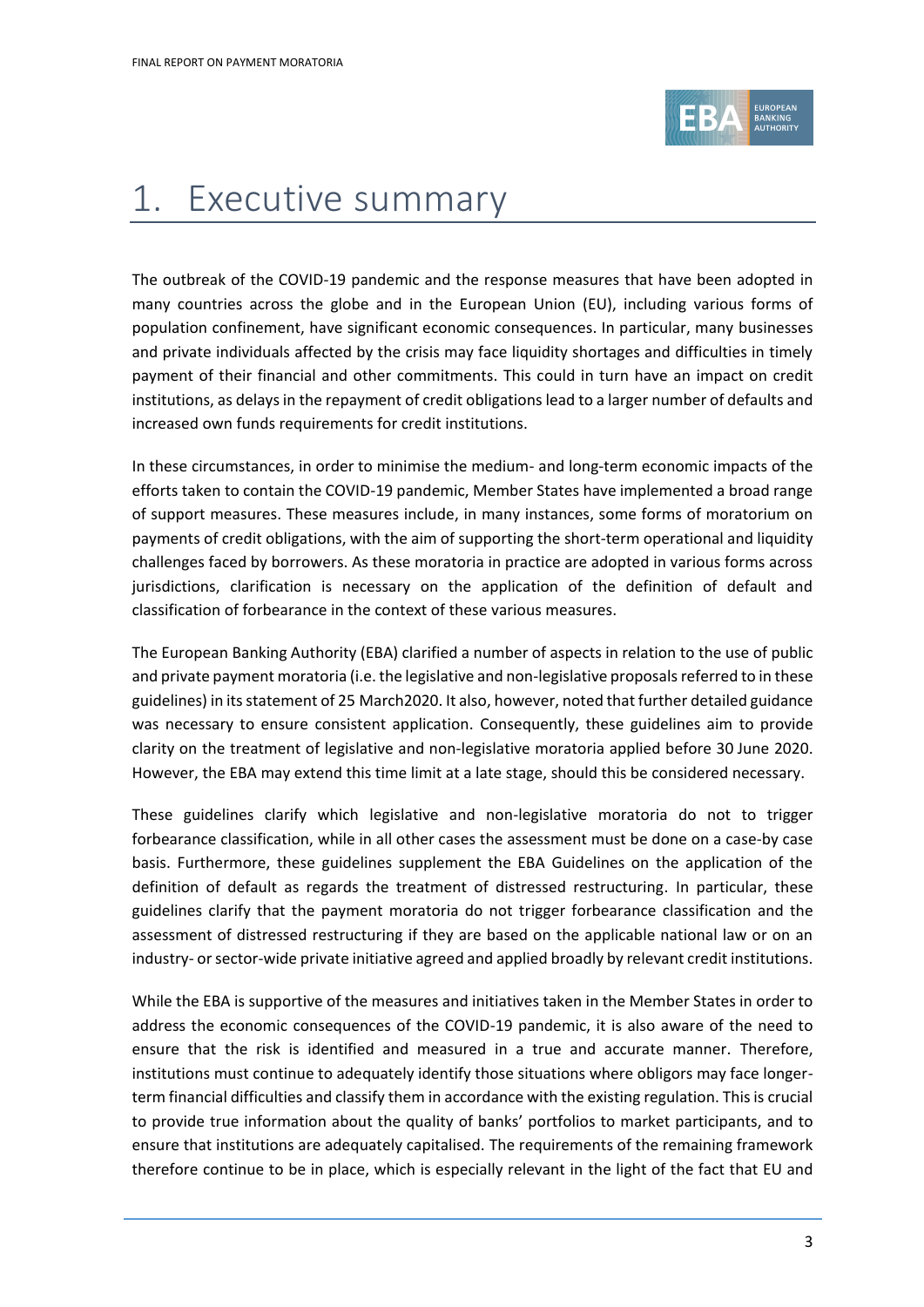

national authorities have also taken steps to release capital buffers and similar measures on the basis of the existing risk metrics.

In order to allow effective monitoring of the effects of the COVID-19 pandemic and the application of response measures, it is necessary for institutions to collect information about the scope and effects of the use of the moratoria. Institutions are expected to make use of the general payment moratoria in a transparent manner, providing relevant information to their competent authorities, while specific disclosure requirements to the public will be published at a later point in time.

<span id="page-3-0"></span>Due to the urgency of the matter and the specific focus of these guidelines on COVID-19 pandemicrelated measures, the EBA decided not to carry out public consultations or a cost-benefit analysis in this case. The EBA has notified the Banking Stakeholder Group (BSG) of its intention to issue the guidelines but has not requested the BSG's advice.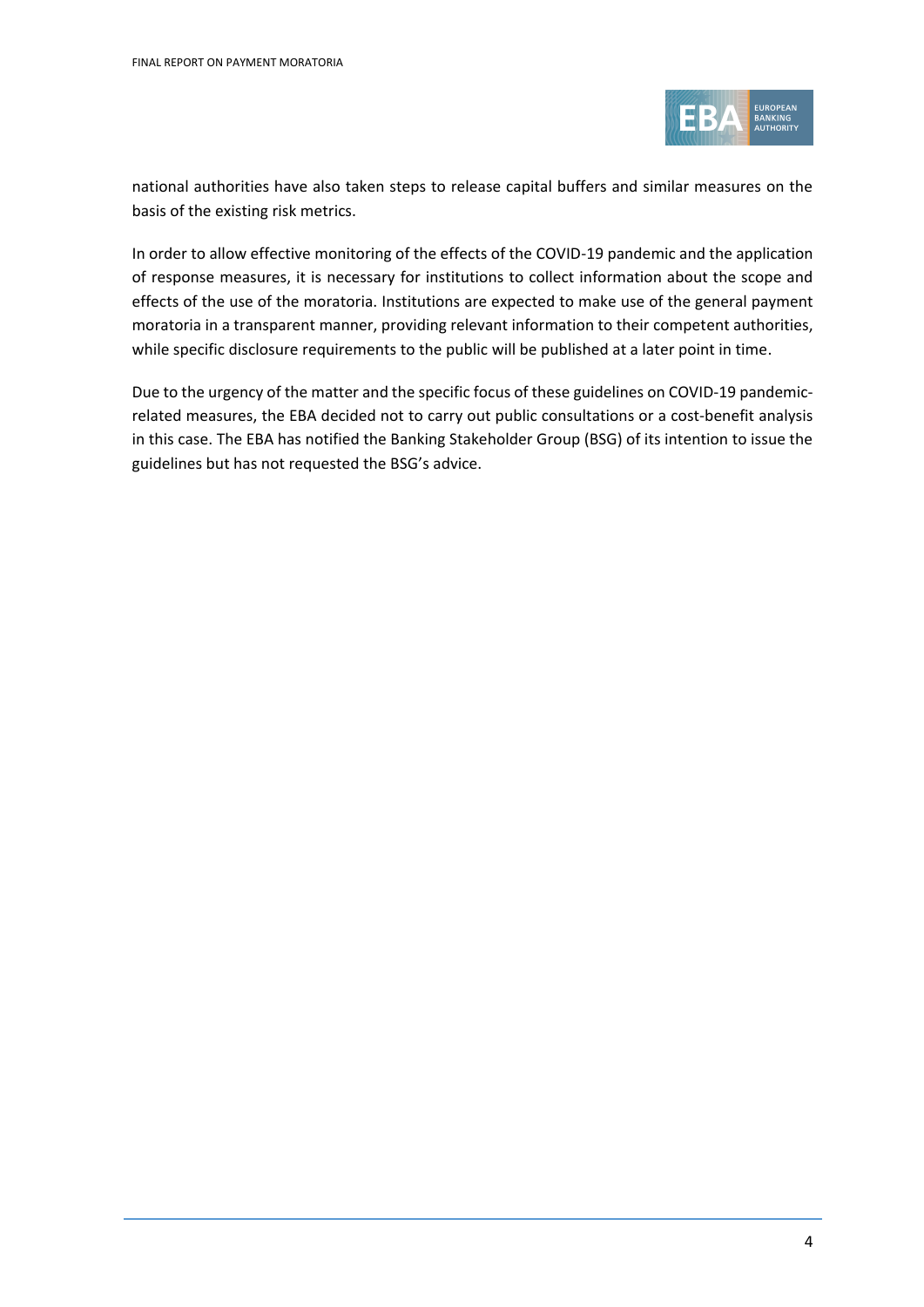

# 2. Background and rationale

### Introduction

- 1. The outbreak of the COVID-19 pandemic and the pandemic response measures that have been adopted in many countries across the globe and within the EU, including various forms of population confinement, have significant economic consequences. In particular, many businesses, especially small and medium enterprises (SMEs), and private individuals affected by the crisis may face liquidity shortages and difficulties in timely payment of their financial and other commitments. This could in turn have an impact on credit institutions, as delays in the repayment of credit obligations lead to a larger number of defaults and increased own funds requirements for credit institutions.
- 2. In these circumstances, in order to minimise the medium- and long-term economic impacts of the efforts taken to contain the COVID-19 pandemic, Member States have implemented a broad range of support measures. These measures include, in many instances, some forms of moratorium on payments of credit obligations, with the aim of supporting the operational and liquidity challenges faced by borrowers. As these moratoria in practice are adopted in various forms across jurisdictions (some Member States have introduced jurisdiction-wide moratoria based on specific legislation, whereas in many others moratoria have been implemented through voluntary industry-wide or individual initiatives by institutions, or combination thereof), this raises questions of the legal effect they have on the current prudential framework, especially in the context of the application of the definition of default and classification of forbearance.
- 3. These guidelines aim to clarify the following points in the context of the COVID-19 pandemic: (i) the criteria that payment moratoria have to fulfil not to trigger forbearance classification, (ii) the application of the prudential requirements in the context of these moratoria and (iii) ensuring the consistent treatment of such measures in the calculation of own funds requirements.
- 4. While the payment moratoria to mitigate the financial impacts of the COVID-19 pandemic are taking different forms in different Member States, they tend to have similar objectives and similar economic substance. In this context, it is important to ensure that the treatment of various non-legislative initiatives is consistent with the moratoria applied through the legislation, if they have the same economic substance.
- 5. Some private initiatives may take the form of industry-wide measures, agreed and documented by institutions through their industry associations in a given jurisdiction. In some Member States, such initiatives are openly encouraged by the government, sometimes supplemented by government guarantees, which may provide further incentives for institutions to adopt these measures. In other cases, individual institutions or groups of institutions have offered similar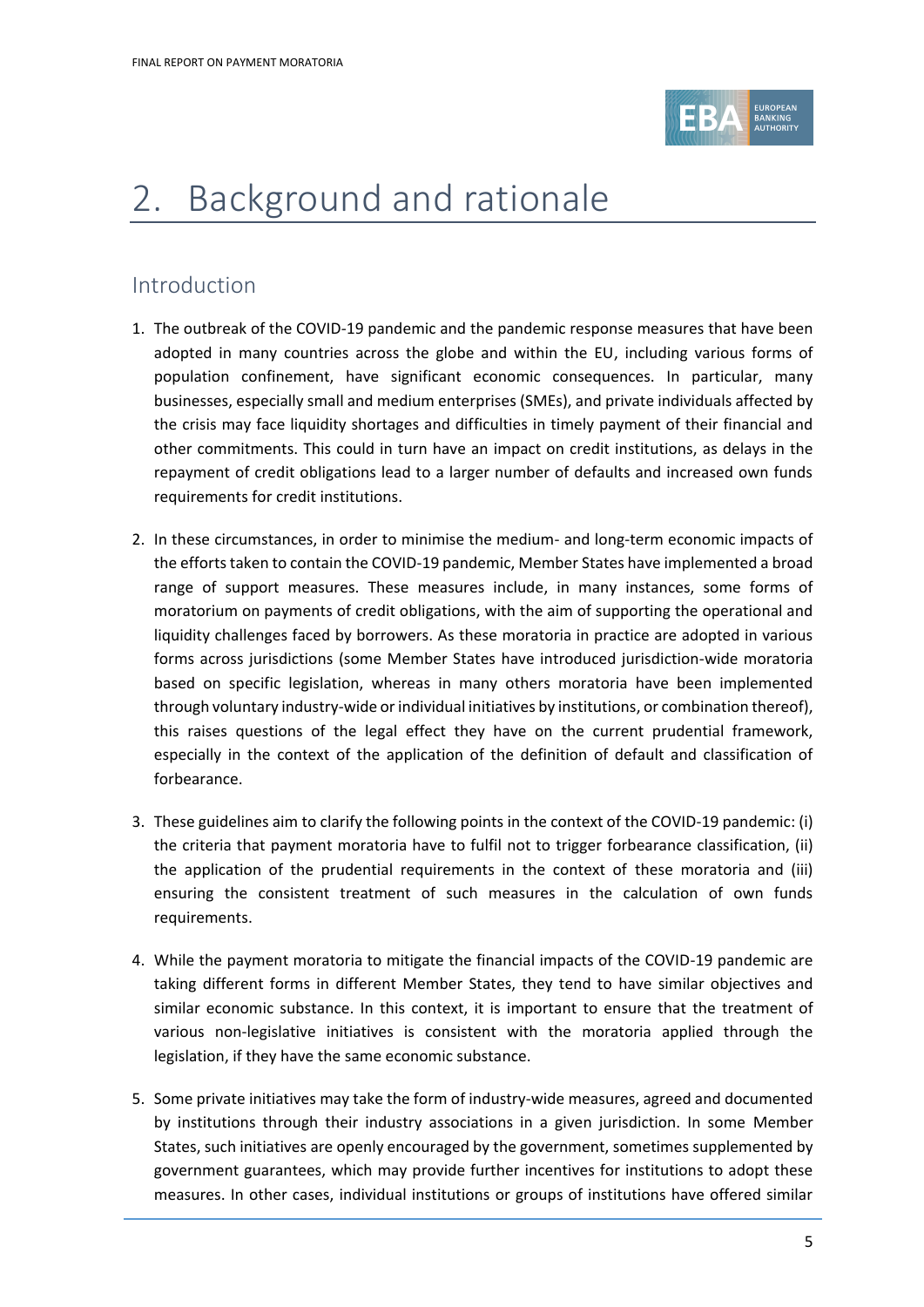$\ddot{\phantom{a}}$ 



payment holidays to their affected obligors, but there is no coordination or agreement with all institutions to apply the measures across the sector. The common element of all of these measures is that they all provide for a payment relief for obligors affected by the COVID-19 pandemic by allowing suspension or postponement of payments within a specified period of time, allowing the obligors to return to regular payments after the situation is back to normal.

- 6. The EBA is supportive of the measures and initiatives taken in the Member States to address the economic consequences of the COVID-19 pandemic. The EBA sees the payment moratoria as effective tools to address short-term liquidity difficulties caused by the limited or suspended operation of many businesses and individuals. However, it must also be stressed that, especially in difficult economic circumstances, it is particularly important to ensure that risk is identified and measured in a true and accurate manner.
- 7. Institutions must therefore continue to adequately identify those situations where short-term payment challenges may transpose into long-term financial difficulties and eventually lead to insolvency. These cases should be correctly identified and classified in accordance with the existing requirements to ensure that financial statements present true information about the quality of banks' portfolios to market participants and that institutions are adequately capitalised. Furthermore, the real impact of the economic shock can only be assessed based on adequate and consistent classification and measurement of risk. Consequently, institutions should continue to apply the prudential definitions in a consistent manner. In order to ensure consistency among the measures taken, these guidelines provide clarifications on how to apply the definition of default in accordance with Article 178 of Regulation (EU) No 575/2013 as regards the specific situation of the application of general payment moratoria.
- 8. Due to the urgency of the matter and the specific focus of these guidelines on COVID-19 pandemic-related measures, the EBA decided not to carry out public consultations or a costbenefit analysis in this case. The EBA has notified the BSG of its intention to issue the guidelines but has not requested the BSG's advice.
- 9. The clarifications provided are in line with Article 178 of Regulation (EU) No 575/2013, with Commission Delegated Regulation (EU) 2018/171 on the materiality threshold for credit obligations past due and with the EBA Guidelines on the application of the definition of default under Article 178 of Regulation (EU) No 575/2013.

### Classification of exposures under the definition of forbearance and distressed restructuring

10. In the current regulatory framework<sup>1</sup>, 'forbearance' means that credit institutions grant a concession (e.g. temporarily postpone capital and/or interest payments of a loan) when they

<sup>&</sup>lt;sup>1</sup> See (i) paragraph 1 of Article 47b of Regulation (EU) 575/2013 introduced by Regulation (EU) 2019/630 of the European Parliament and of the Council of 17 April 2019 amending Regulation (EU) No 575/2013 as regards minimum loss coverage for non-performing exposures and (ii) paragraphs 240 and 241 of Annex V of Commission Implementing Regulation (EU) No 280/2014.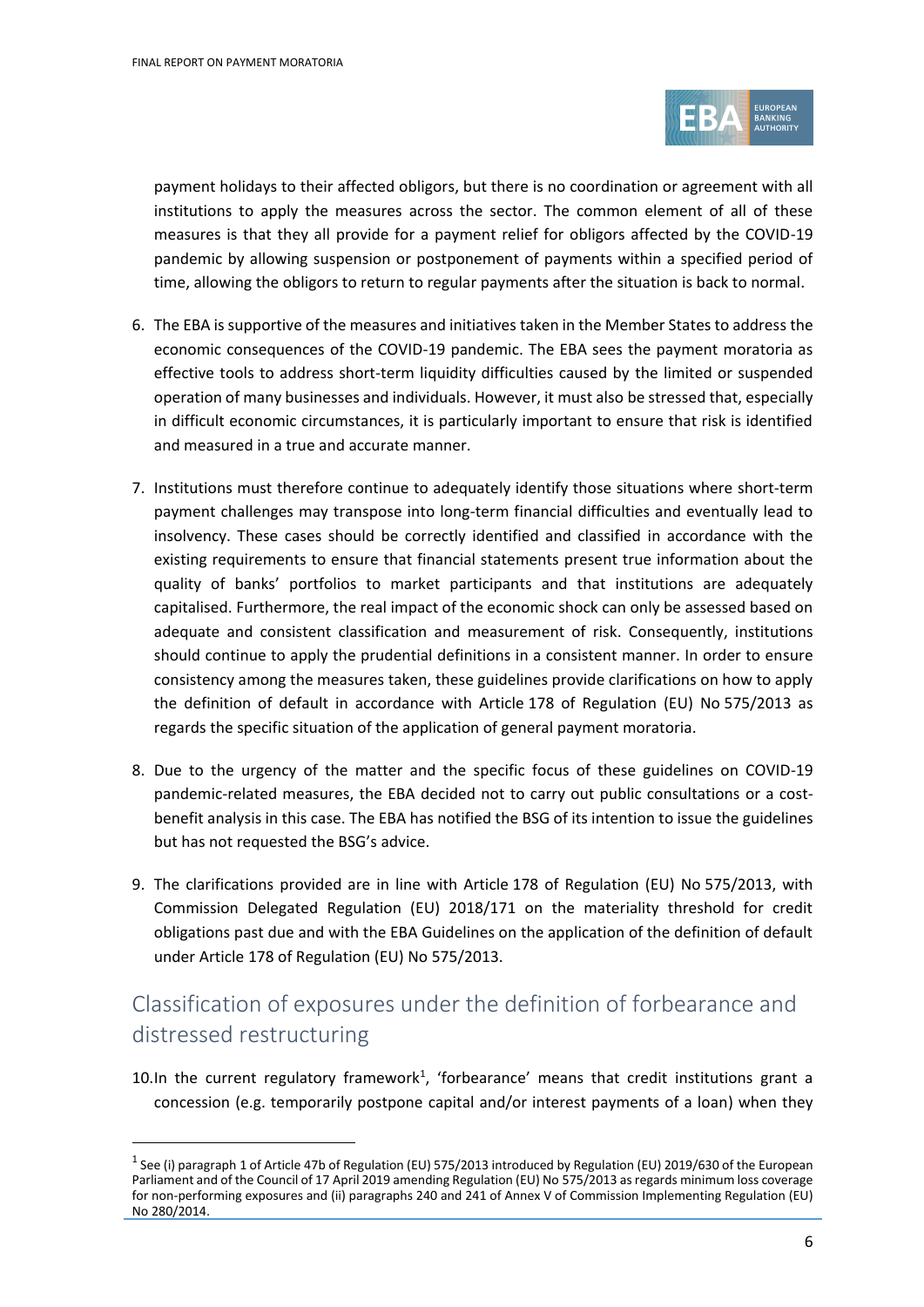$\overline{a}$ 



identify that a borrower is experiencing or is likely to experience financial difficulty in repaying a loan(s). Credit institutions grant measures specific to the financial circumstances of the borrower and the loan agreement, with the aim of helping the borrower who is experiencing temporary difficulties with the repayment obligations.

- 11.It is clarified in these guidelines that the application of a general payment moratorium that meets the requirements of these guidelines would not in itself lead to a reclassification under the definition of forbearance. However, institutions should continue to categorise the exposures as performing or non-performing in accordance with the applicable requirements.
- 12.More precisely, as a general principle, before granting a forbearance measure, credit institutions should carry out an individual assessment of the repayment capacity of the borrower and grant forbearance measures tailored to the specific circumstances of the borrower in question<sup>2</sup>. The legislative and non-legislative moratoria schemes introduced in response to the COVID-19 pandemic have a generally preventative nature and are not borrower specific, as they aim to address systemic risks that may occur in the wider EU economy in the future. Consequently, these guidelines provide the criteria that general payment moratoria have to fulfil to be considered not meeting the definition of forbearance. It has to be noted, however, that, where exposures have already been subject to forbearance measures before the application of such moratoria, this classification should not be changed.
- 13.Furthermore, it is specified in paragraph 49 of the EBA Guidelines on the application of the definition of default that, where forbearance measures were extended towards the borrower, this should be considered distressed restructuring, which, in accordance with Article 178(3)(d) of Regulation (EU) No 575/2013, is an indication of unlikeliness to pay if it leads to diminished financial obligation. Given that the application of a general moratorium is not a forbearance measure, it should also not be considered distressed restructuring and the consideration of diminished financial obligation is not applicable.
- 14.It should also be noted, however, that where institutions do not apply any general payment moratoria as specified in these guidelines, but instead apply some form of individual measures and renegotiate the loans taking into account the specific situation of individual obligors, they have to assess whether such individual measures meet the definition of forbearance in accordance with Article 47b of Regulation (EU) No 575/2013, as amended by Regulation (EU) 2019/630. Also in such cases, there is no automatic reclassification of the exposures, but this would be based on individual assessment. Measures classified as forbearance should be considered to constitute distressed restructuring in accordance with Article 178(3)(d) of that regulation. In such cases, to decide whether the obligor should be classified as defaulted, institutions are required to assess whether these measures led to diminished financial obligation, as further clarified in paragraphs 50 to 52 of the EBA Guidelines on the application of the definition of default.

<sup>2</sup> See paragraph 140 of the EBA Guidelines on management of non-performing and forborne exposures (EBA/GL/2018/06).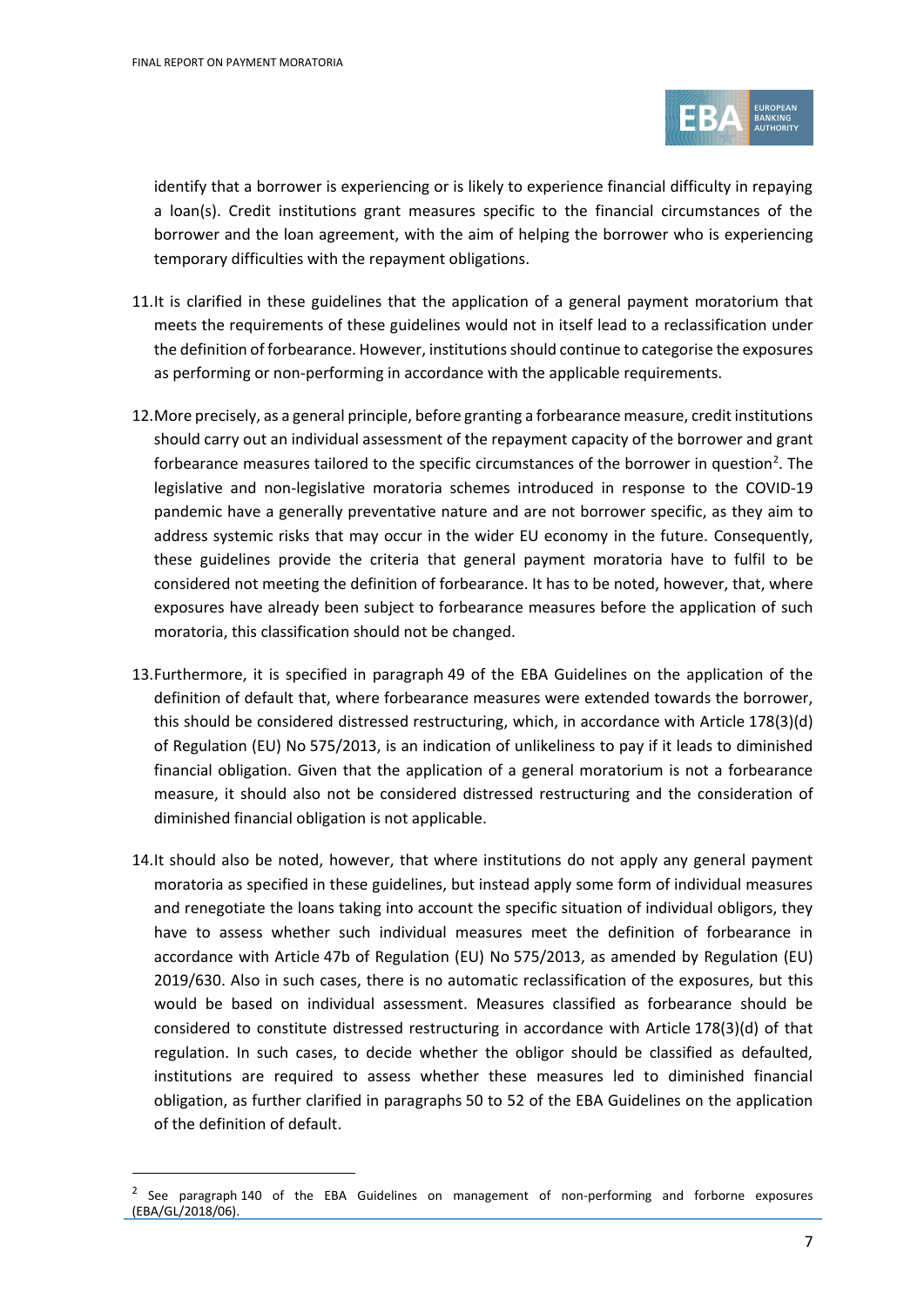

### Conditions for the general payment moratoria

- 15.In order to ensure that the definition of forbearance continues to be applied in an appropriate and consistent manner, these guidelines specify conditions that the general legislative and nonlegislative moratoria have to fulfil in order not to be considered forbearance. These conditions include, in particular, the following.
- 16.**The moratorium was launched in response to the COVID-19 pandemic.** The scope and time of application of these guidelines are limited and they apply only to specific measures taken in response to the current economic situation caused by the COVID-19 pandemic. In order to ensure this limited scope, it is required that the moratorium in question is announced and applied before 30 June 2020. This means that the guidelines apply also to moratoria launched before the application of these guidelines. If necessary, depending on the further developments, this time limit may be extended at a later point in time.
- 17.**The moratorium has to be broadly applied.** This condition aims to ensure that the proposed treatment applies to the moratoria that are similar in economic substance, regardless of whether they are legislative or non-legislative. Given that legislative moratoria apply to all institutions within a given jurisdiction, a similarly broad scope of application also has to be ensured for the non-legislative moratoria. However, the EBA is aware that different structures and organisations of the banking industry exist in different countries; therefore, this condition has to be specified in a sufficiently flexible manner. While it may not be possible to encompass all credit institutions within a given Member State with a single non-legislative moratorium, institutions are encouraged to make an effort to coordinate actions to the extent possible.
- 18.In this context, it has to be noted that coordination may be achieved in various manners. Where there are banking associations made up of significant numbers of institutions or of institutions in a specific segment of the banking sector within a given country, the moratorium scheme may be coordinated by such associations. Where such associations do not exist, the measures may be coordinated in a more ad hoc manner between peer institutions.
- 19.The EBA acknowledges that several non-legislative moratoria may exist in a single country and that non-legislative moratoria may exist alongside legislative moratoria. However, for the change of the schedule of payment due to the application of the moratorium not to be considered forbearance, the moratorium has to be based on a sufficiently broad initiative. For this purpose, an initiative of a single institution is not considered sufficiently broad, as it would therefore be a tailor-made solution. In such a case, the institution would have to analyse the exposures subject to the moratorium and apply the definition of forbearance on a case-by-case basis.
- 20.**The moratorium has to apply to a broad range of obligors.** This condition is necessary to ensure that the change of the schedule of payment does not address specific financial difficulties of specific obligors, as this would meet the definition of forbearance. Therefore, in order to benefit from the treatment specified in these guidelines, the moratorium has to be available to a large,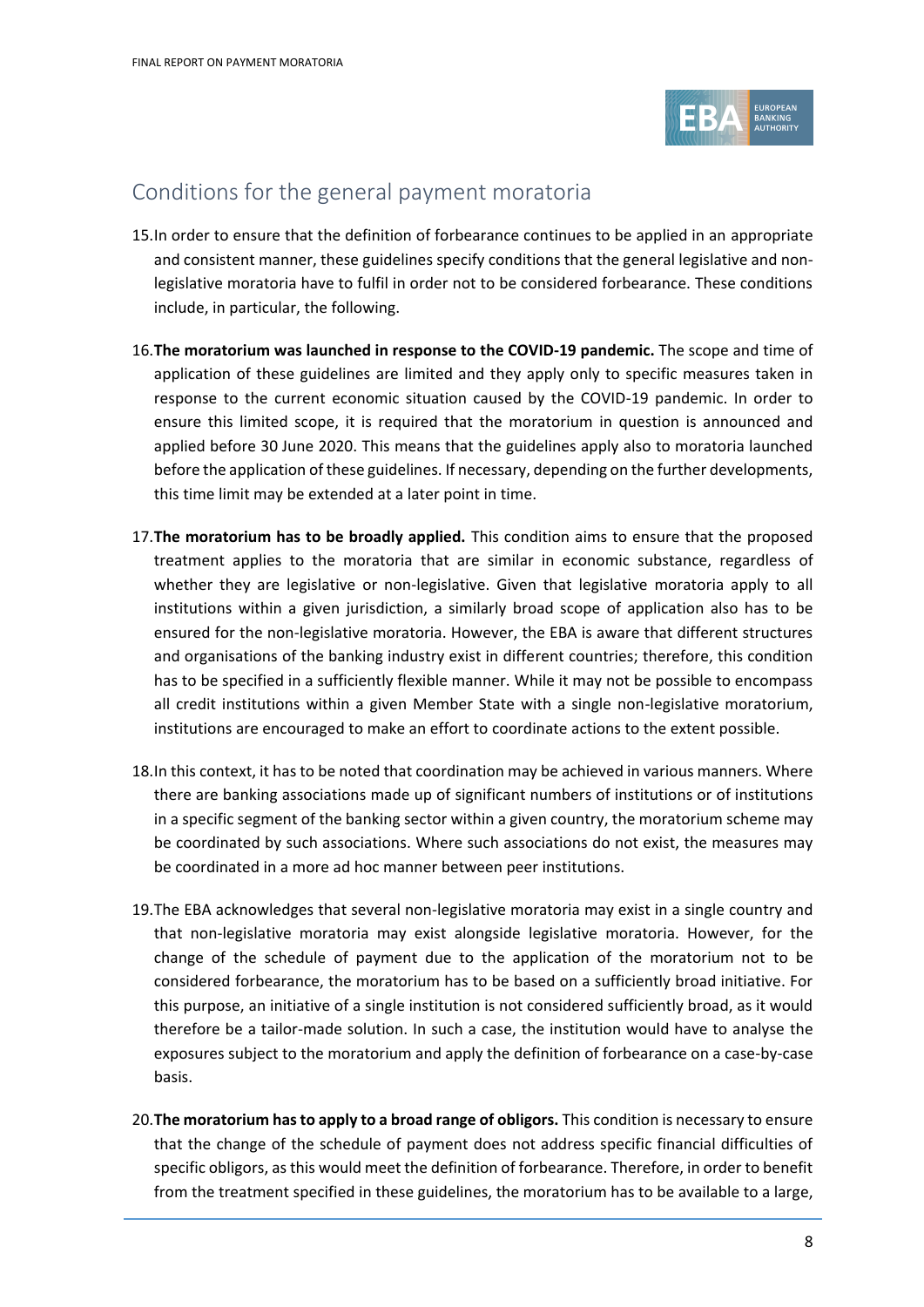

predefined group of obligors, regardless of the assessment of their creditworthiness. As the moratorium is supposed to address systemic short-term liquidity shortages, the selection criteria have to be sufficiently broad. Examples of such broad criteria include, but are not limited to, a specific exposure class or sub-exposure class (e.g. retail, private individuals, SMEs or corporates), a specific product range (e.g. mortgage loans) or obligors from specific regions or certain industry sectors that are most affected by the crises caused by the COVID-19 pandemic.

- 21.For the purpose of the application of these guidelines, the moratorium cannot apply to obligors based on their creditworthiness. For instance, it is not acceptable for the moratorium to apply only to obligors included on a watch list or those clients who experienced financial difficulties before the outbreak of the COVID-19 pandemic, as this would clearly lead to forbearance classification. By contrast, it is possible for the scope of application of the moratorium to be limited to performing obligors who did not experience any payment difficulties before the application of the moratorium. However, where the moratorium applies to exposures that were already classified as forborne or defaulted at the moment of the application of the moratorium, this classification must be maintained.
- 22.Furthermore, it is clarified that the application of the moratorium is not obligatory for the obligors. In particular, it may be based on an application from the obligor requesting the application of the moratorium and presenting the extent to which the obligor is affected by the COVID-19 pandemic. In this case, the moratorium can be considered general in accordance with these guidelines if the assessment of the application does not involve the assessment of the creditworthiness or payment capacity of the obligor and the conditions of the moratorium are standardised and available to all obligors affected by the COVID-19 pandemic. Examples of such conditions include the change of employment status in the case of private individuals or the need close operations for a given period of time in the case of SMEs. Furthermore, as explained above, in this case, the obligors must apply and the decision on the application of the moratorium must be taken before 30 June 2020 or an extended date if such is specified at a later stage.
- 23.**The same moratorium offers the same conditions.** While the same conditions have to apply or be offered to all clients subject to the moratorium, it is also possible that different moratoria apply to different segments of exposures or obligors. However, in any case, it has to be ensured that the moratorium applies broadly and to a large number of obligors of an institution. For instance, different moratoria with different conditions may apply to private individuals and to SMEs. Similarly, a separate moratorium could be launched for a specific range of products, for instance mortgage loans. This gives institutions the possibility of participating in different moratoria, depending on their business model. For each of such moratoria, an institution may apply the provisions provided in these guidelines where the moratorium applies to all exposures of that institution within the scope of moratorium.
- 24.**The moratorium changes only the schedule of payments.** This condition is consistent with the objective of the moratorium to address the systemic short-term liquidity shortages. In order to achieve this objective, the moratoria suspend, postpone or reduce the payments (principal,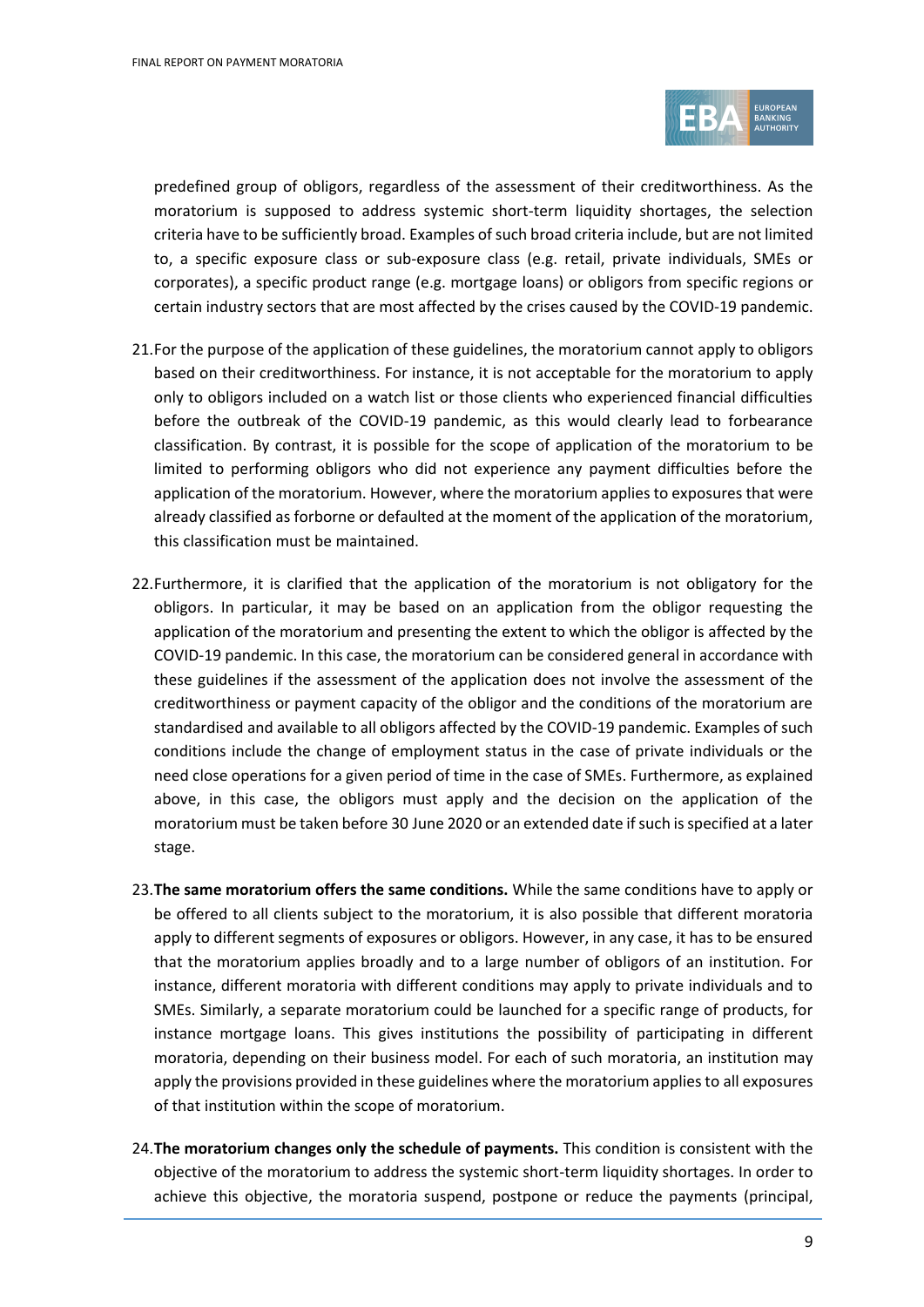

interest or both) within a limited period of time. This clearly affects the whole schedule of payment and may lead to increased payments after the period of the moratorium or an extended duration of the loan. However, the moratorium should not affect other conditions of the loan, in particular the interest rate, unless such change only serves for compensation to avoid losses which an institution otherwise would have due to the delayed payment schedule under the moratorium, which would allow the impact on the net present value to be neutralised. Otherwise, this would be a specific solution for individual loans and could lead to a significant change in the net present value of the credit obligation and in such a case, a forbearance classification would have to be considered. In this context, in the case of contracts based on variable interest rate, the usual adaptation of the interest rate based on the changes of the benchmark rate is not considered a change to the terms and conditions of the loan.

- 25.Furthermore, the EBA is aware that some general payment moratoria are accompanied by the public guarantees offered in the response to the COVID-19 pandemic. The application of such guarantee associated to the moratorium is not considered to change the terms and conditions of the loan, regardless the way these guarantees are treated under the applicable accounting framework.
- 26.**The moratorium does not apply to new loans granted after the launch of the moratorium.** It has to be ensured that the moratorium addresses a specific issue arising as a result of the COVID-19 pandemic and is not used for new lending granted after the outbreak. In this context, the use of existing credit lines or renewal of revolving loans is not considered a new loan.
- 27.It has to be stressed that institutions are allowed and encouraged to grant new lending to both new and existing clients during the application of the moratorium. However, it is expected that this new lending will follow the normal credit policies and will be based on the assessment of the creditworthiness of the clients, and will take into account any possible associated public guarantees. These new loans should be adequately structured taking into account the current payment capacities and hence the application of the moratorium should not be necessary. While granting a new loan to an obligor under the moratorium does not automatically lead to forbearance classification, the individual conditions should be assessed on a case-by-case basis.

#### Assessment of unlikeliness to pay

28.Even where the general payment moratoria are not classified as forbearance measures, this does not remove the obligations for institutions to carefully assess the credit quality of exposures benefiting from these measures and identify any situations in which borrowers are unlikely to pay for the purpose of the definition of default. These guidelines clarify that institutions should continue to apply their normal policies for the regular reviews of indications of unlikeliness to pay. It is expected that institutions will apply these policies in a risk-based manner, paying particular attention to and prioritising the assessment of those obligors who are most likely to experience payment difficulties.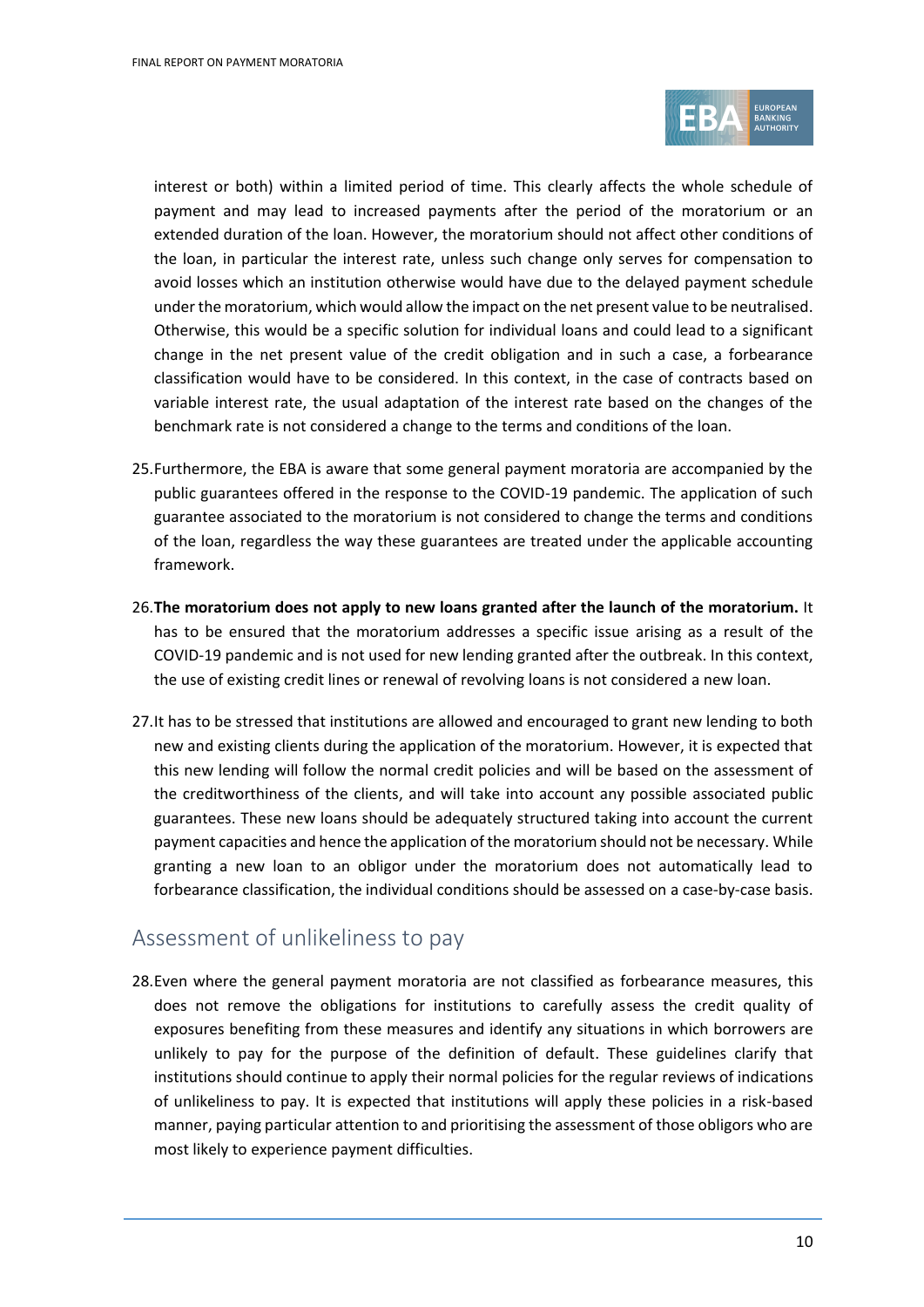

- 29.The EBA acknowledges that the policies and practices with regard to the assessment of unlikeliness to pay may differ depending on the portfolio and the type of obligor, taking into account the availability of information. In particular, in the case of retail exposures, institutions often apply a regular automatic verification of certain indications of unlikeliness to pay, where identification of such an indication may lead to either automatic default classification or further, manual, verification. It is expected that such verifications will continue throughout the duration of the moratorium and after it ends.
- 30.Similarly, especially in the case of corporate clients, where potential unlikeliness to pay is assessed manually as part of the regular monitoring process, based on the obligors' financial statements and other information, these processes should continue during the application of the moratorium and after it ends. It is expected that these processes be implemented in a riskbased manner, as, in accordance with paragraphs 106 to 108 of the EBA Guidelines on the application of the definition of default, institutions should have effective processes allowing them to obtain relevant information and identify defaults in a timely manner. In the specific context of the COVID-19 pandemic, taking into account the availability of relevant information, institutions should, to the extent possible, prioritise the assessment of cases where it is most likely that the short-term shock may transform into long-term financial difficulties and eventually lead to insolvency.
- 31.The guidelines further clarify that, if the schedule of payment has been revised due to the application of the moratorium, the assessment of unlikeliness to pay should be based on the revised schedule. In addition, institutions should take into account any factors influencing the creditworthiness of the obligor, including any specific support measures adopted in response to the COVID-19 pandemic and available directly to the obligor. However, the existence of any credit risk mitigation should not exempt the institution from performing the assessment of the obligor's unlikeliness to pay or affect the results of such an analysis. This applies in particular to any guarantees (including public guarantees offered in response to the COVID-19 pandemic), if these are provided for the institutions as credit risk mitigation. In such cases, while the guarantee may limit the losses for the institution in the event of default of the obligor, it does not affect the payment capabilities of the obligor and hence it should not be taken into account in the assessment of the obligor's unlikeliness to pay.

#### Documentation and notifications

32.It is considered necessary that institutions collect information about the scope and effects of use of the moratoria. This information should be shared with their competent authorities in order to allow effective monitoring of the effects of the COVID-19 pandemic and of the application of response measures. Furthermore, in order to allow pan-European coordination and an overview of the use and effects of general payment moratoria in the EU, these guidelines propose that national competent authorities should notify the EBA about the use of any such moratoria in their jurisdiction.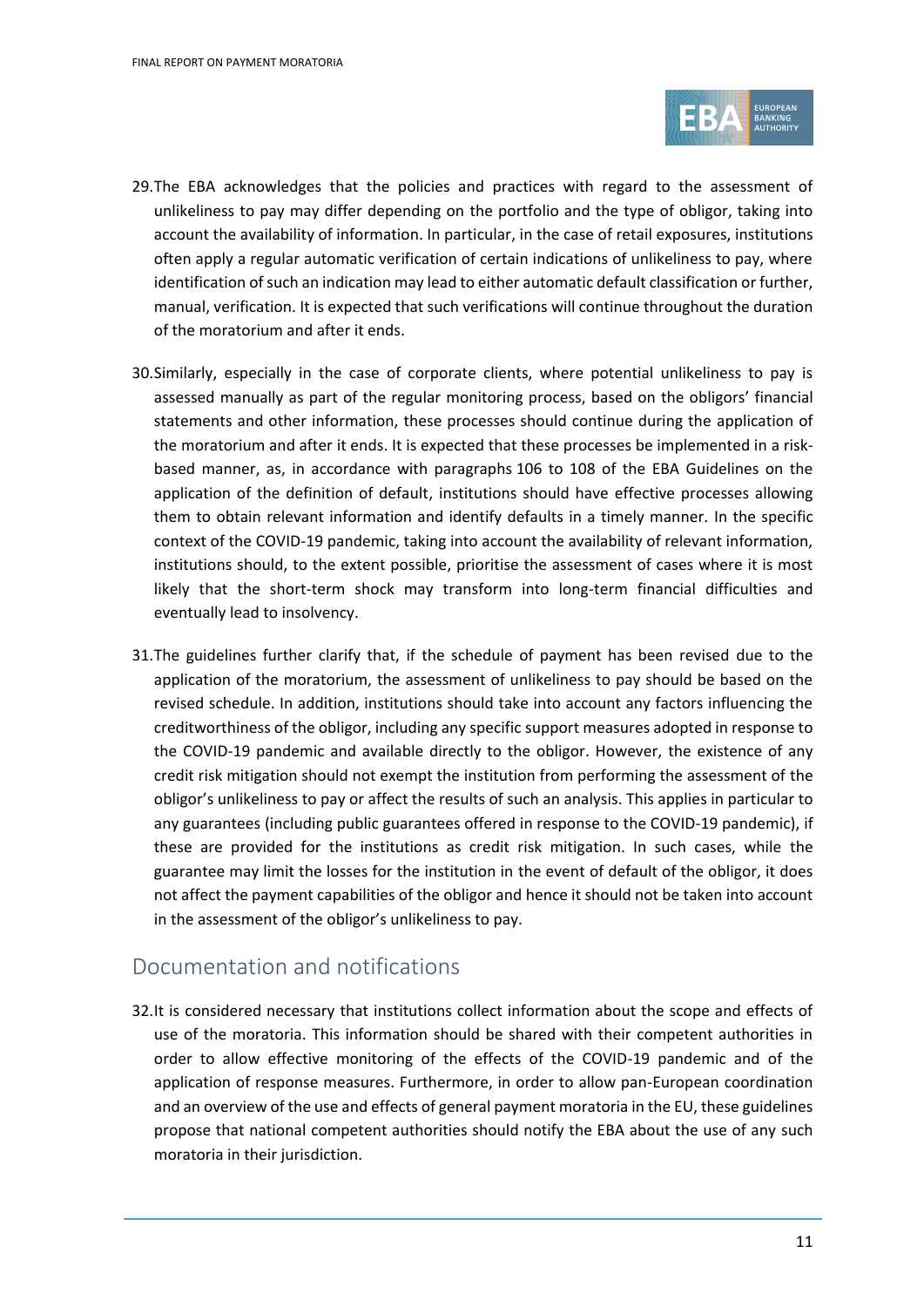

- 33.With regard to the scope of the necessary information, it is specified that institutions should clearly identify all obligors and exposures subject to the moratorium (i.e. those within the scope and those where the moratorium was actually applied). It has to be noted that, due to the noncompulsory character of the moratorium, the number of obligors to whom the moratorium was offered may be larger than the number of obligors to whom it was actually applied. In particular, where the application of the moratorium requires an application from the obligor, institutions should identify all obligors who may submit such an application. Furthermore, institutions should identify potential economic losses that they may experience because of the application of the moratorium and that may have an impact on their financial statements, including through additional impairment charges.
- 34.It is expected that institutions will make use of general payment moratoria in a transparent manner under the current market and regulatory conditions. To this end, the EBA will identify any necessary short-term supervisory reporting and disclosure requirements to monitor the implementation of the measures introduced against COVID-19 and loans that fall under the scope of these guidelines, cognisant of the need for proportionality and efficiency in the current circumstances. These specific requirements on public disclosures and reporting will be provided separately at a later point in time.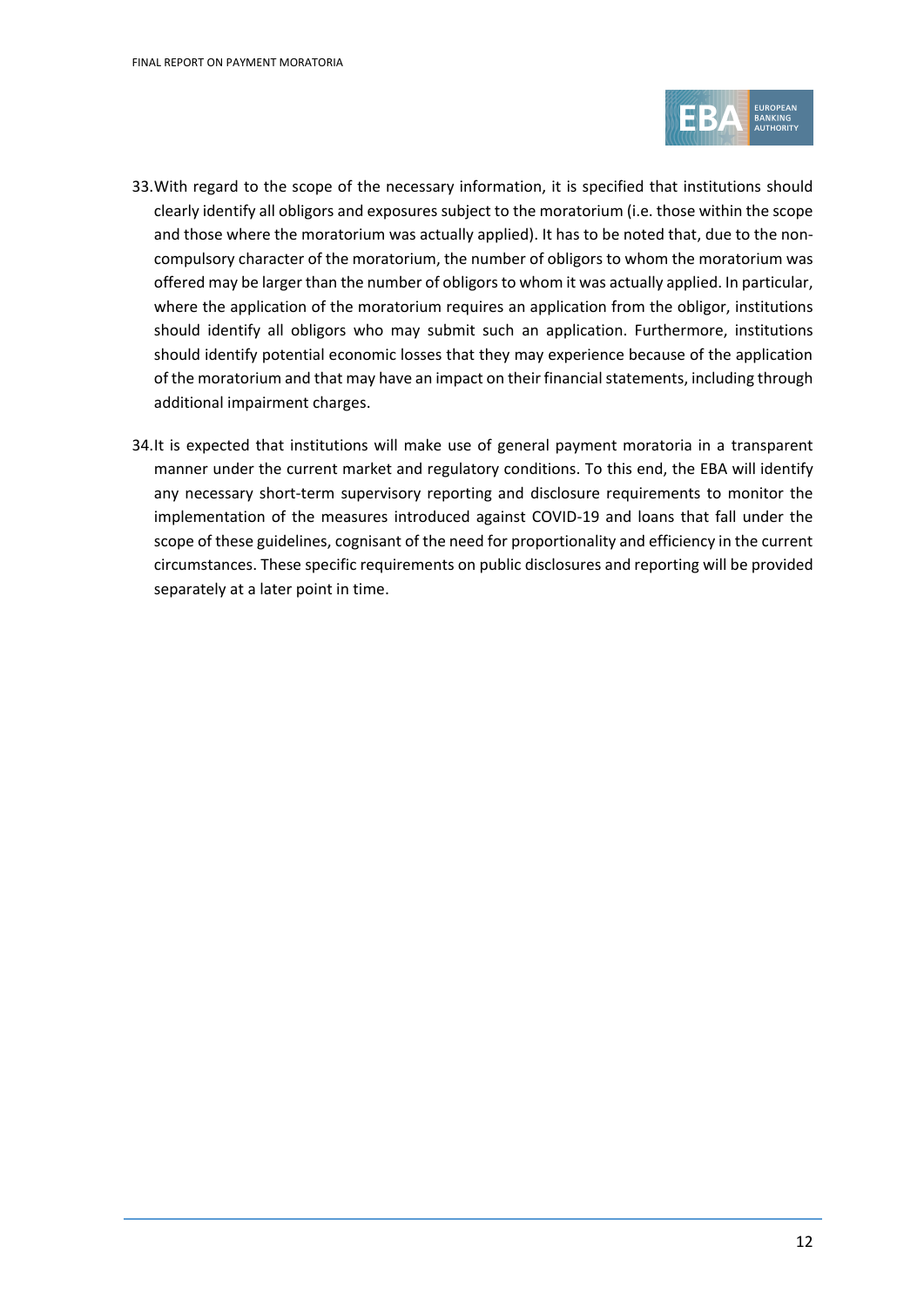

EBA/GL /2020/02

02 April 2020

Guidelines

on legislative and non-legislative moratoria on loan payments applied in the light of the COVID-19 crisis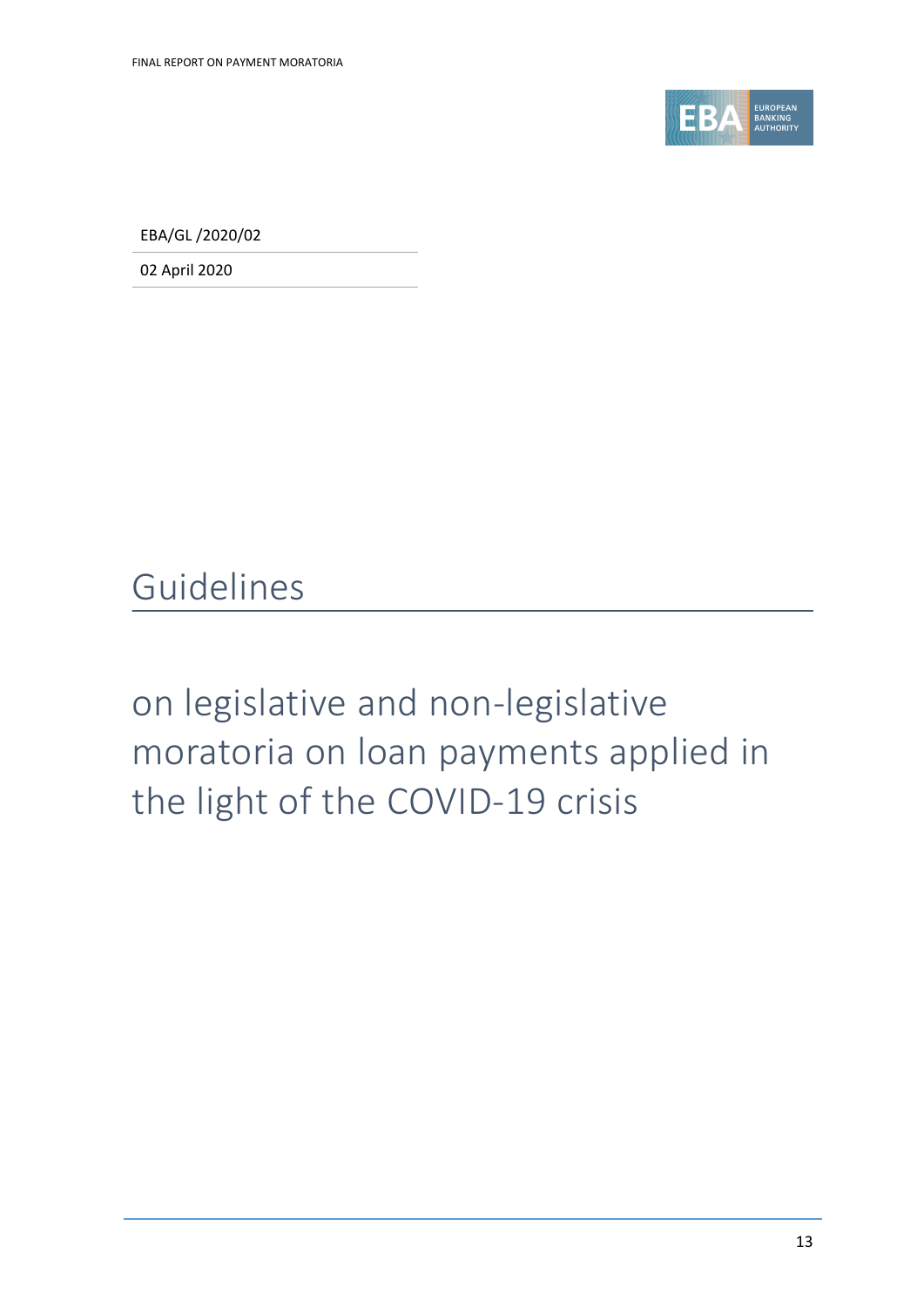

## 1. Compliance and reporting obligations

#### Status of these guidelines

- 1. This document contains guidelines issued pursuant to Article 16 of Regulation (EU) No 1093/2010<sup>3</sup>. In accordance with Article 16(3) of Regulation (EU) No 1093/2010, competent authorities and financial institutions must make every effort to comply with the guidelines.
- 2. Guidelines set the EBA's view of appropriate supervisory practices within the European System of Financial Supervision or of how Union law should be applied in a particular area. Competent authorities as defined in Article 4(2) of Regulation (EU) No 1093/2010 to which guidelines apply should comply by incorporating them into their practices as appropriate (e.g. by amending their legal framework or their supervisory processes), including where guidelines are directed primarily at institutions.

#### Reporting requirements

 $\overline{a}$ 

- 3. In accordance with Article 16(3) of Regulation (EU) No 1093/2010, competent authorities must notify the EBA whether they comply or intend to comply with these guidelines, or otherwise give their reasons for non-compliance, by 3 June 2020. In the absence of any notification by this deadline, competent authorities will be considered by the EBA to be non-compliant. Notifications should be sent by submitting the form available on the EBA website with the reference 'EBA/GL/2020/02'. Notifications should be submitted by persons with the appropriate authority to report compliance on behalf of their competent authorities. Any change in the status of compliance must also be reported to the EBA.
- 4. Notifications will be published on the EBA website, in line with Article 16(3) of Regulation (EU) No 1093/2010.

<sup>&</sup>lt;sup>3</sup> Regulation (EU) No 1093/2010 of the European Parliament and of the Council of 24 November 2010 establishing a European Supervisory Authority (European Banking Authority), amending Decision No 716/2009/EC and repealing Commission Decision 2009/78/EC (OJ L 331, 15.12.2010, p. 12).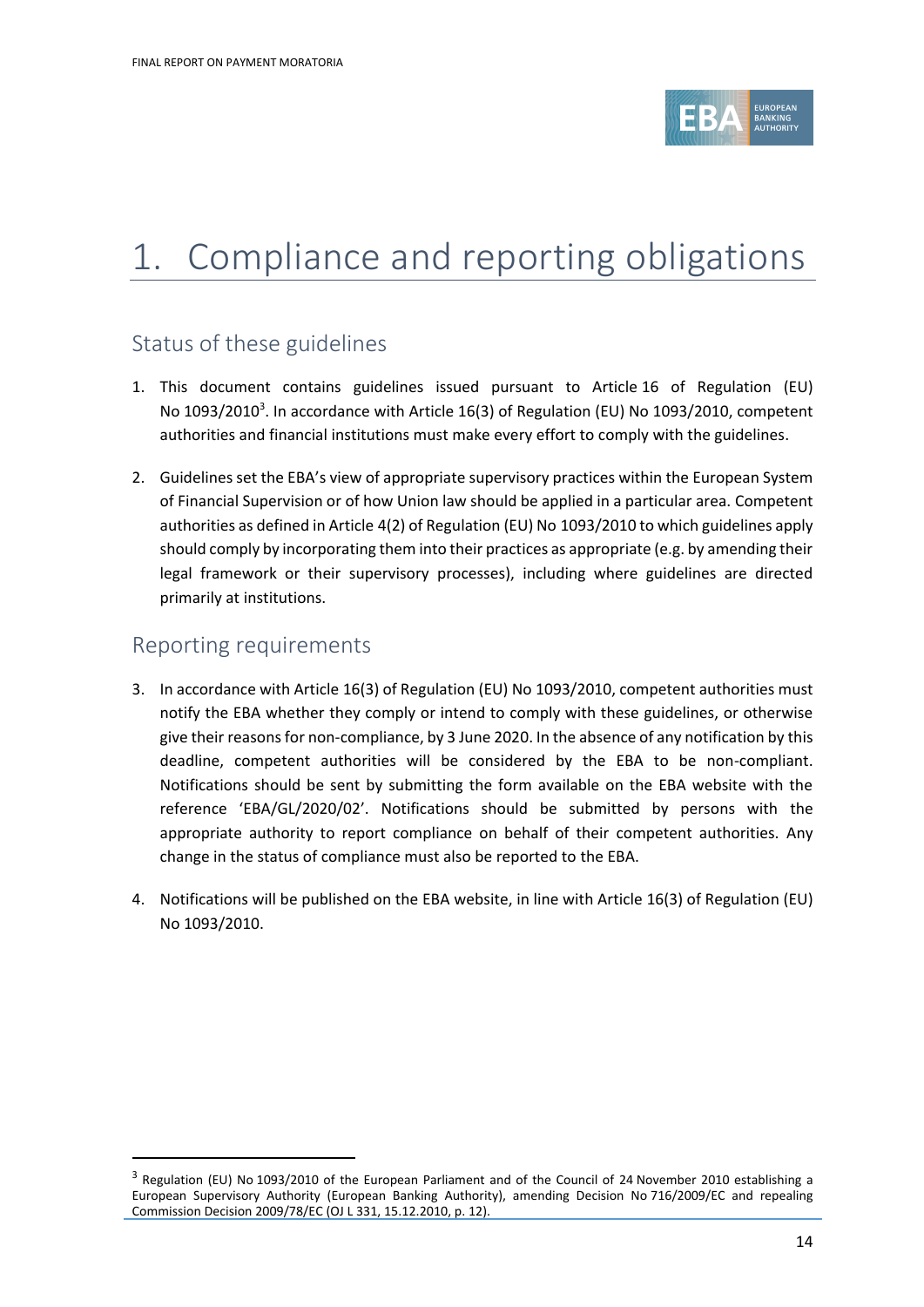

# 2. Subject matter, scope and definitions

### Subject matter

5. These guidelines specify the prudential treatment of legislative and non-legislative moratoria on loan payments introduced in response to the COVID-19 pandemic.

#### Scope of application

6. These guidelines apply in relation to the application of the definition of default in accordance with Article 178 of Regulation (EU) No 575/2013 and classification of forbearance in accordance with Article 47b of that Regulation.

#### Addressees

7. These guidelines are addressed to competent authorities as defined in point (i) of Article 4(2) of Regulation (EU) No 1093/2010 and to credit institutions as defined in point (1) of Article 4(1) of Regulation (EU) No 575/2013.

#### Definitions

8. Unless otherwise specified, terms used and defined in Regulation (EU) No 575/2013 have the same meaning in the guidelines.

## 3. Implementation

### Date of application

9. These guidelines apply from 02/04/2020*.*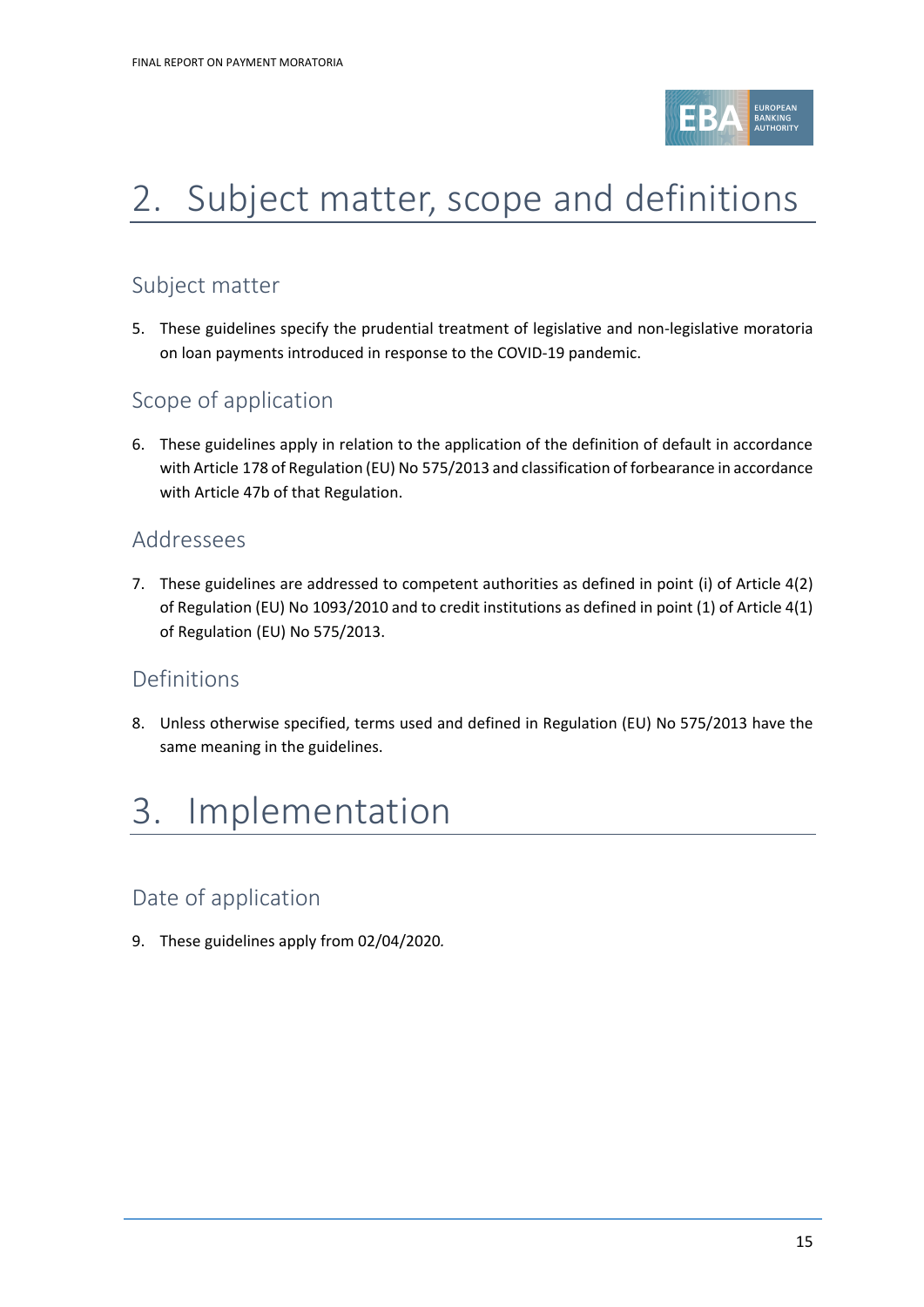

## 4. Treatment of payment moratoria

### Criteria for general payment moratoria

- <span id="page-15-1"></span><span id="page-15-0"></span>10. For the purpose of these guidelines, a moratorium should be considered a general payment moratorium where all of the following conditions are met:
	- (a) the moratorium is based on the applicable national law (legislative moratorium) or on a non-legislative payment relief initiative of an institution as part of an industry- or sector-wide moratorium scheme agreed or coordinated within the banking industry or a material part thereof, possibly in collaboration with public authorities, such that participation in the moratorium scheme is open and similar payment relief measures are taken under this scheme by relevant credit institutions (non-legislative moratorium);
	- (b) the moratorium applies to a large group of obligors predefined on the basis of broad criteria, where any criteria for determining the scope of application of the moratorium should allow an obligor to take advantage of the moratorium without the assessment of its creditworthiness; examples of such criteria include the exposure or sub-exposure class, industry sector, product ranges or geographical location. The scope of application of the moratorium may be limited only to performing obligors, who did not experience any payment difficulties before the application of the moratorium, but it should not be limited only to those obligors who experienced financial difficulties before the outbreak of COVID-19 pandemic.
	- (c) the moratorium envisages only changes to the schedule of payments, namely by suspending, postponing or reducing the payments of principal amounts, interest or of full instalments, for a predefined limited period of time; no other terms and conditions of the loans, such as the interest rate, should be changed;
	- (d) the moratorium offers the same conditions for the changes of the payment schedules to all exposures subject to the moratorium, even if the application of the moratorium is not compulsory for obligors;
	- (e) the moratorium does not apply to new loan contracts granted after the date when the moratorium was announced;
	- (f) the moratorium was launched in response to the COVID-19 pandemic and was applied before 30 June 2020. However, this deadline can be revised in the future depending on the evolution of the current situation associated to the COVID-19 pandemic.

Separate general payment moratoria may apply to different broad segments of obligors or exposures.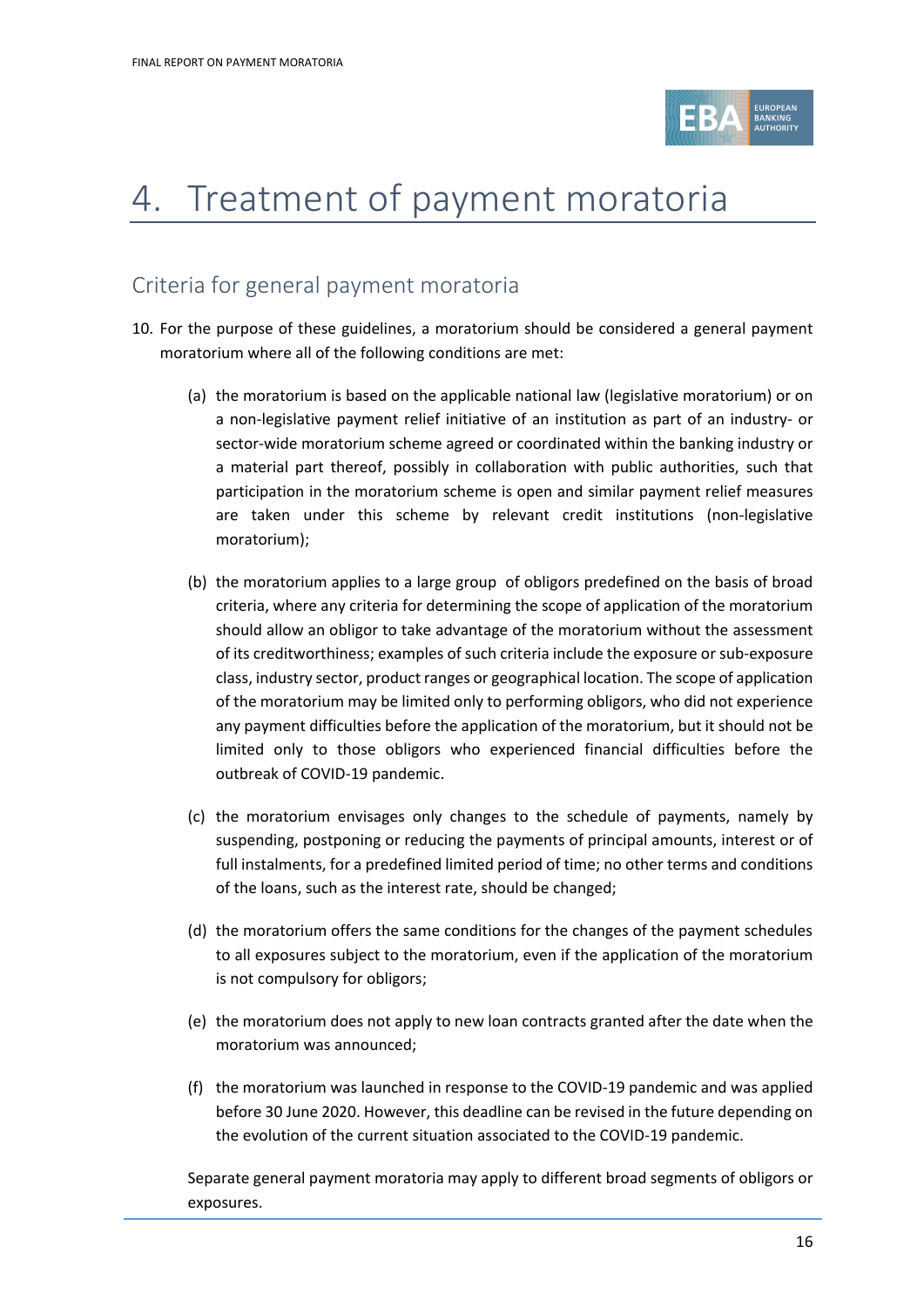$\ddot{\phantom{a}}$ 



### Classification under the definition of forbearance

- 11. Where a general payment moratorium meets the conditions referred to in paragraph 10 and applies to all of the exposures of an institution within the scope of the moratoria, such measures should not change the classification of exposures under the definition of forbearance in accordance with Article 47b of Regulation (EU) No 575/2013 or change whether they are treated as distressed restructuring in accordance with Article 178(3)(d) of that Regulation. Consequently, the application of the general payment moratorium in itself should not lead to reclassification of the exposure as forborne (either performing or non-performing) unless an exposure has already been classified as forborne at the moment of the application of the moratorium.
- 12. Where institutions grant new loans to obligors subject to a general payment moratorium, this does not automatically lead to reclassification of exposures as forborne. However, the classification should be considered on a case-by-case basis in accordance with Article 47b of Regulation (EU) No 575/2013.

### Application of the definition of default to exposures subject to payment moratoria

- 13. Where a general payment moratorium meets the conditions referred to in paragraph [10,](#page-15-0) it should be treated in accordance with paragraphs 16 to 18 of the EBA Guidelines on the application of the definition of default, issued under Article 178 of Regulation (EU) No 575/2013<sup>4</sup>. Consequently, for the purpose of Article 178(1)(b) of Regulation (EU) No 575/2013 and in accordance with Article 178(2)(e) of that Regulation, institutions should count the days past due based on the revised schedule of payments, resulting from the application of any moratorium. Likewise, for the purpose of Article 47a(3)(c) of Regulation (EU) No 575/2013 institutions should count the days past due based on the revised schedule of payments, resulting from the application of any moratorium.
- 14. Throughout the duration of the moratorium, institutions should assess the potential unlikeliness to pay of obligors subject to the moratorium in accordance with policies and practicesthat usually apply to such assessments, including where these are based on automatic checks of indications of unlikeliness to pay. Where manual assessments of individual obligors are performed, institutions should prioritise the assessment of obligors for whom the effects of the COVID-19 pandemic are most likely to transform into longer-term financial difficulties or insolvency.

<sup>&</sup>lt;sup>4</sup> EBA/GL/2016/07 of 28 September 2016 on the application of the definition of default under Article 178 of Regulation (EU) No 575/2013, which can be found at [https://eba.europa.eu/sites/default/documents/files/documents/10180/1597103/004d3356-a9dc-49d1-aab1-](https://eba.europa.eu/sites/default/documents/files/documents/10180/1597103/004d3356-a9dc-49d1-aab1-3591f4d42cbb/Final%20Report%20on%20Guidelines%20on%20default%20definition%20(EBA-GL-2016-07).pdf) [3591f4d42cbb/Final%20Report%20on%20Guidelines%20on%20default%20definition%20\(EBA-GL-2016-07\).pdf](https://eba.europa.eu/sites/default/documents/files/documents/10180/1597103/004d3356-a9dc-49d1-aab1-3591f4d42cbb/Final%20Report%20on%20Guidelines%20on%20default%20definition%20(EBA-GL-2016-07).pdf)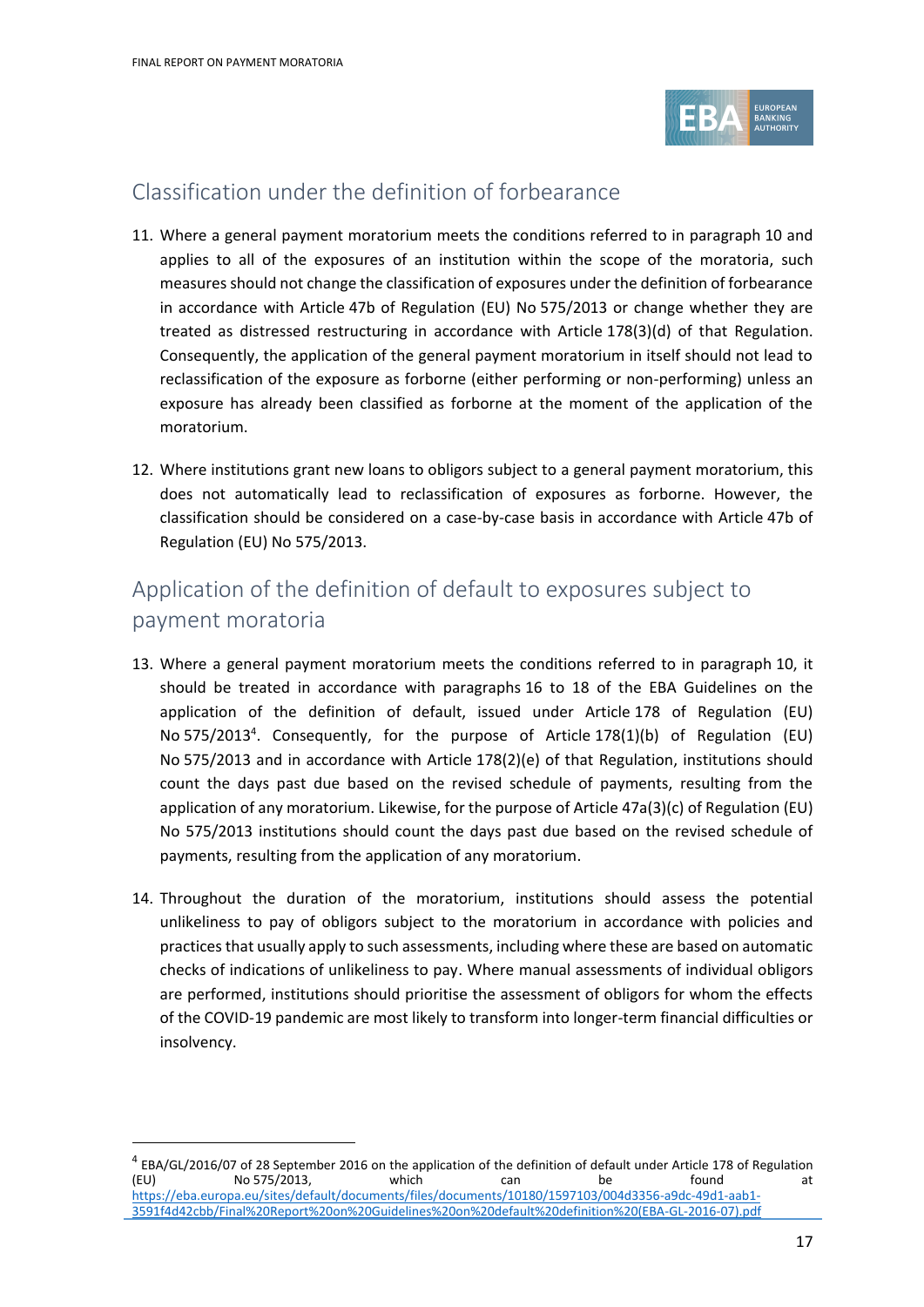

- 15. In the assessments of unlikeliness to pay of individual obligors following the end of the application of the moratoria referred to in paragraph [10,](#page-15-0) institutions should prioritise the assessment of the following cases:
	- (a) where obligors experience payment delays shortly after the end of the moratorium;
	- (b) where any forbearance measures are applied shortly after the end of the moratorium.
- 16. Institutions should perform the assessment of unlikeliness to pay based on the most up-to-date schedule of payment, resulting from the application of the general payment moratorium. Where any additional supportive measures set out by public authorities in response to the COVID-19 pandemic are available to the obligor and may affect its creditworthiness, these should be taken into account in the assessment of unlikeliness to pay. However, any form of credit risk mitigation such as guarantees provided by third parties to institutions should not exempt institutions from assessing the potential unlikeliness to pay of the obligor or affect the results of such an assessment.

#### Documentation and notifications

- 17. Where institutions apply a non-legislative general payment moratorium, they should notify their national competent authorities of this and provide all of the following information:
	- (a) the date from which they apply the moratorium;
	- (b) the selection criteria for exposures subject to the moratorium, referred to in paragraph [10\(b\);](#page-15-1)
	- (c) the number of obligors and exposure amount within the scope of the moratorium;
	- (d) the conditions offered based on the moratorium including the duration of the moratorium;
	- (e) the distribution of obligors and exposures within the scope of the moratorium across the rating grades (or an equivalent measure of risk) used for internal reporting purposes.
- 18. National competent authorities should notify the EBA of any use of general payment moratoria in their jurisdictions and provide all of the following information for each moratorium:
	- (a) whether it is a legislative or non-legislative moratorium;
	- (b) in the case of a legislative moratorium, whether it is compulsory for institutions or, if it is not compulsory, whether institutions are publicly encouraged in some way to use the moratorium;